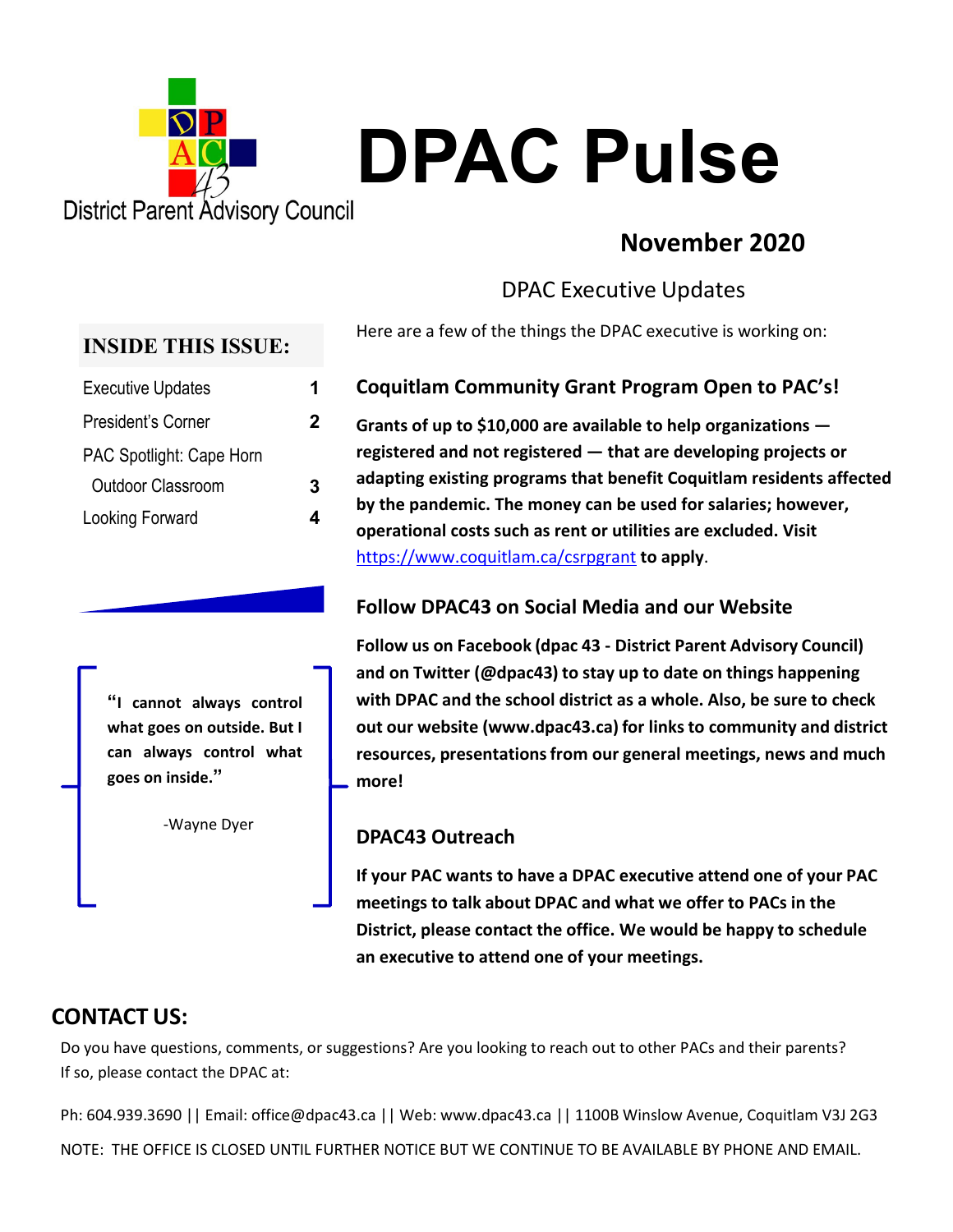## **President's Corner**

## **A message from the DPAC43 President**

As we hang our Christmas lights and close out November, we look back on a month of further concerns respecting the safety of our schools and our communities. Halloween was a quieter experience for most families. Remembrance Day services were another virtual attendance experience. Thankfully, although suffering exposures, our schools have avoided any outbreaks to date. Our communities are pressing forward thoughts of a post‐COVID transition are in our minds.

One of the benefits of my role as DPAC President is the parents that one meets from around the district. In essence, it's the people that I've met, the conversations and laughter; that's my favourite part of holding the position. I miss the collegiality of our in‐person meetings. I miss the conversation and sharing that takes place after PAC meetings, as do many of you. But then the next exposure notice arrives. No matter which school is named it seems I, or one of our executive, know families that attend. And we know their day is going to be one of concern and anxiety because it's happened in our schools, too.

So we are now living with COVID‐19 and anxiety. It takes a toll on our emotional state, which plays out in our families, with our friends, and sometimes with strangers. Tempers are shorter than usual. Judgment is quick and intolerant. Too often we leave broken pieces behind as we make it through the day. However, there are mechanisms for coping with anxiety that limit the damage we do to ourselves and others.

We hope that this month's DPAC presentation on November 25 from Anxiety Canada will be of benefit to you and your families. And we invite you to our Parent Education evening on December 8<sup>th</sup> where Anxiety Canada will provide information on their Mindshift CBT (Cognitive Behavioural Therapy) app. The app gives you tools to take charge of your anxiety, instead of letting anxiety take charge of you. Please join us for what's sure to be an interesting and encouraging evening.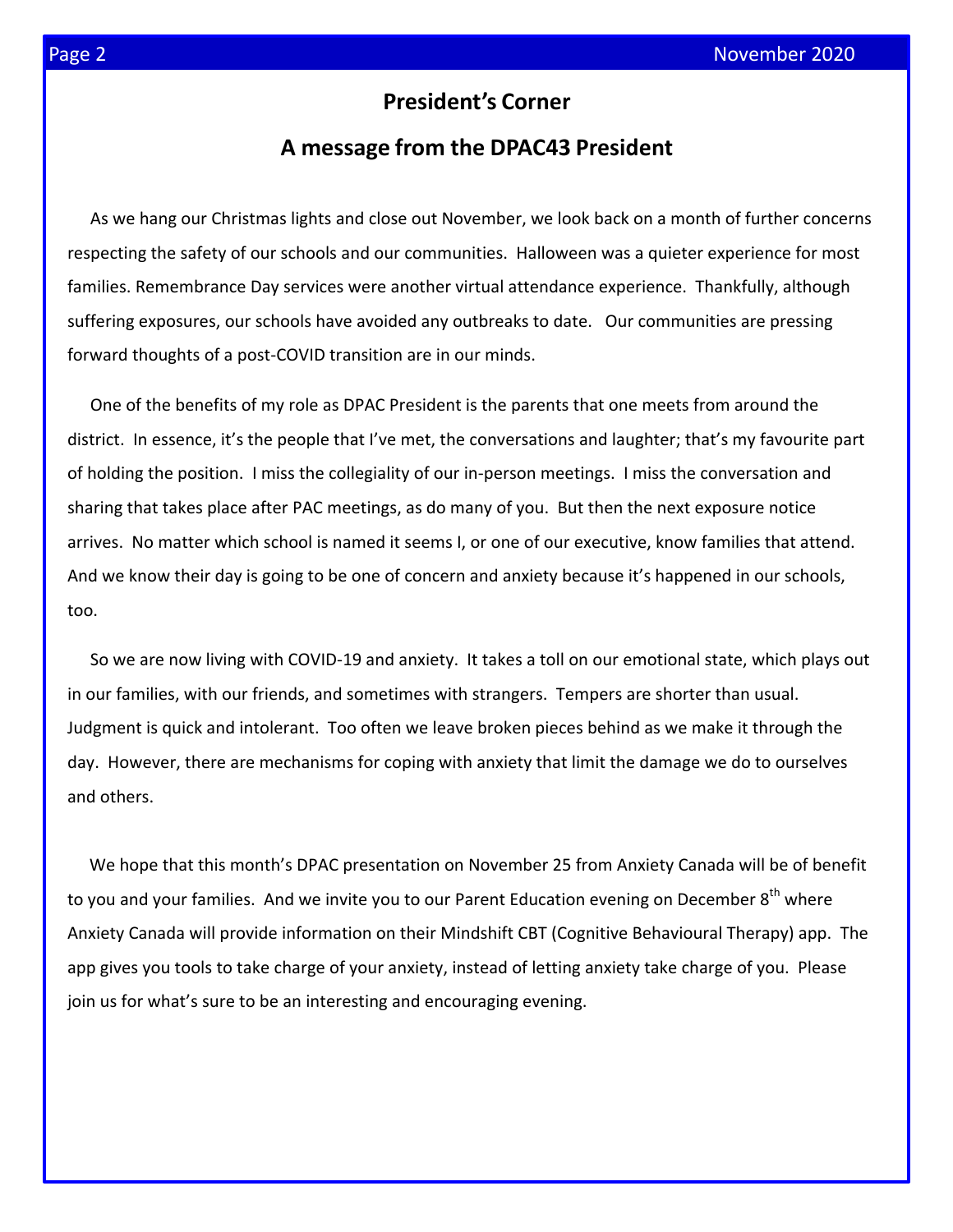# **PAC Spotlight on Cape Horn Elementary School New Outdoor Classroom**

Tara Lyons, DPAC Member at Large, had the pleasure of speaking with Hannah Ward about Cape Horn Elementary School's new outdoor classroom. Hannah is the former Chair of Cape Horn PAC and is currently the Grade 5 Rep and Fundraiser Coordinator.



Photo by Hannah Ward

#### **Can you tell us about your new outdoor classroom?**

We started to fundraise for this project 3 years ago when the school also started to focus more on the social emotional goals of the school. We have done a lot of great work in our school to use different environments to get kids into green zones, including: sensory pathways, neutral paint colours, and this outdoor classroom.

Our main goal was to get kids outdoors more and also to make it a useable space. The kids are loving the new space! They are even doing singing competitions at recess (a version of America's Got Talent!) The kids are using it in really creative ways.

Another priority for this project was to ensure we acknowledged our school is on Kwikwetlem First Nations territory and to ensure Indigenous culture was incorporated into the outdoor classroom. We were fortunate to have Peter Gong carve the arch for us. He spent 8 days at the school last year doing carvings. Classes were able to visit and learn from him while he was doing the carving. It was an incredible experience for the students.

#### **What is some advice for PACs who want to build an outdoor classroom?**

I would recommend thinking about the project in phases, otherwise it may be too overwhelming. I would also recommend choosing a site that doesn't need much drainage or ground prep by the District because that is expensive. Also think about how you may want to add onto the space in the future. We are hopeful that we can build a shelter and maybe even add some picnic tables in the future.